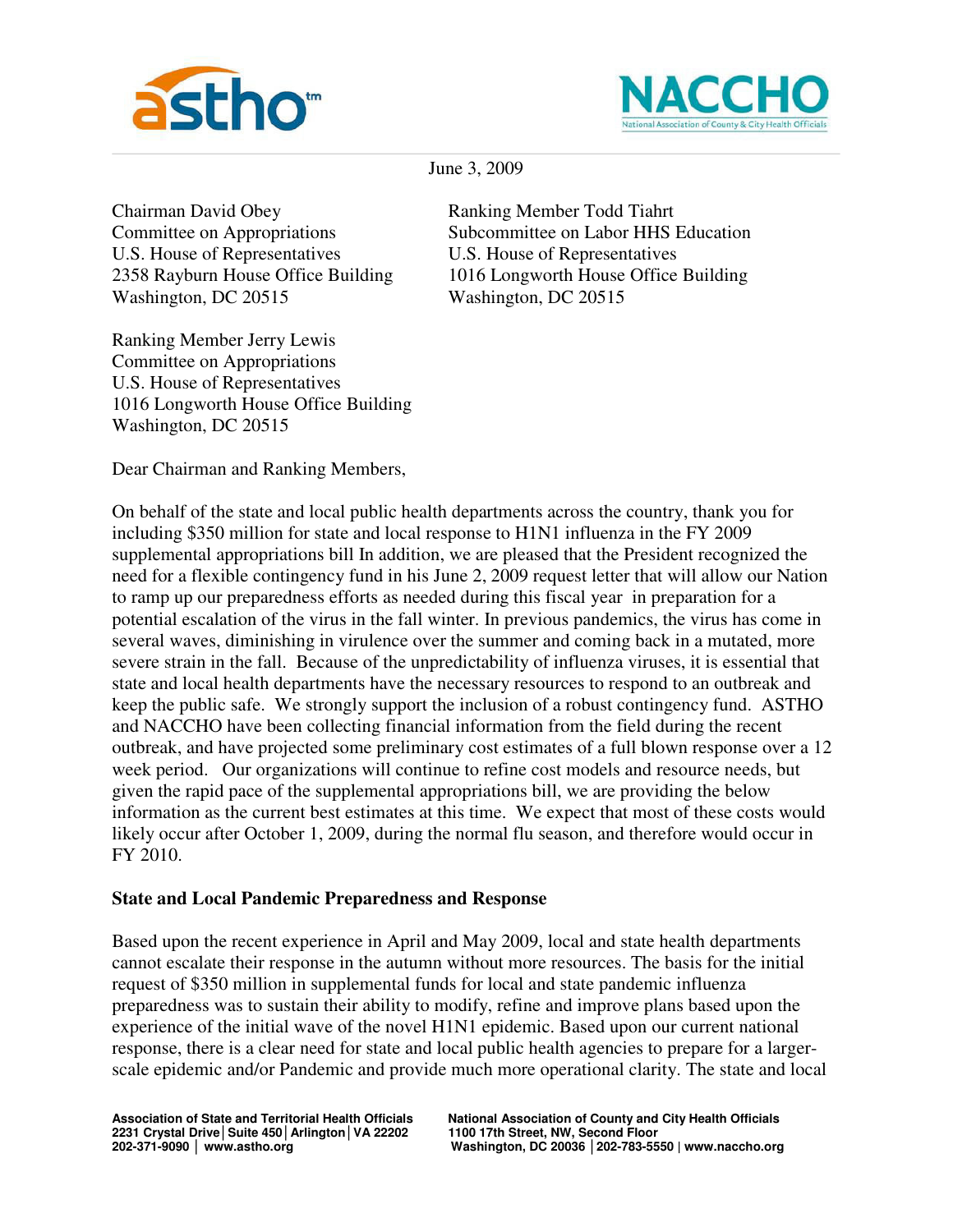health department response includes influenza surveillance, case detection, epidemiological investigation, laboratory testing, public health information campaigns, medical surge capacity, managing community-wide response efforts, and implementing broader scale measures to mitigate the spread of the virus. Of critical importance to the health and safety of our nation, a robust and sustainable plan must be developed to operationalize a national H1N1 vaccine campaign of up to 600,000,000 injections.

The current epidemic stressed our diminished public health workforce after only a few weeks. State and local health departments do not have the personnel and financial capital to continue this level of response over a three to six month period should H1N1 return as a more severe epidemic or pandemic. State Public Health Agencies alone spent over \$80 million on the response to the novel H1N1 virus between April 21 and May 15, 2009<sup>1</sup>. An extended and **severe outbreak would cost public health agencies up to \$3.0 billion for a twelve week response, without including the cost of vaccines, vaccine administration, antivirals or death management.** 

## **State and Local Mass Vaccination Program**

 $\overline{a}$ 

In the autumn, it appears that a vaccine will be available. Distributing and vaccinating on a rolling basis as it becomes available, monitoring for adverse effects of the vaccine, and keeping track of who has received the vaccine, are enormous tasks that will fall to local and state health departments. These labor-intensive jobs are just part of the response that will be required if the number of seriously ill people increases dramatically. Much of the labor provided in the Health Agency overseen vaccine clinics will be obtained from contracted nurses who will require additional pay to maintain weekend, evening and overtime hours of operation. **ASTHO and NACCHO calculate that the cost to state and local public health agencies for administering the novel H1N1 vaccine will be \$15 per dose, excluding the cost of vaccine and medical supplies. Accordingly, the cost to vaccinate the entire U.S. population, assuming two doses per person, will be at least \$9 billion.** This estimate does not include the cost of tracking the vaccines administered, maintaining reminder/recall systems to ensure second doses are administered, or following up with individuals who experience an adverse event.

State and local health departments have planned well. It is now time to transition from planning to implementation and operation of the critical state and local role in protecting our population through vaccination. State and Local Public Health Agencies do not have the workforce or systems in place to carry out the large-scale response that every person in the nation will expect and demand. In 2008, state and local health departments lost 11,000 jobs and cuts are projected to continue this year. Health departments are stretched to the limit working 24 hours a day, 7 days a week to monitor and respond to the current outbreak with a reduced workforce.

It is essential that the state and local public health workforce be reinforced to enable the enhanced influenza surveillance, case detection, epidemiological investigation, laboratory

 $^1$  Source: ASTHO's H1N1 cost estimate survey, conducted May 14-20, 2009. 34 states and the District of Columbia responded to the survey. An average per capita expenditure was calculated and applied to the population of the U.S. to create the estimate